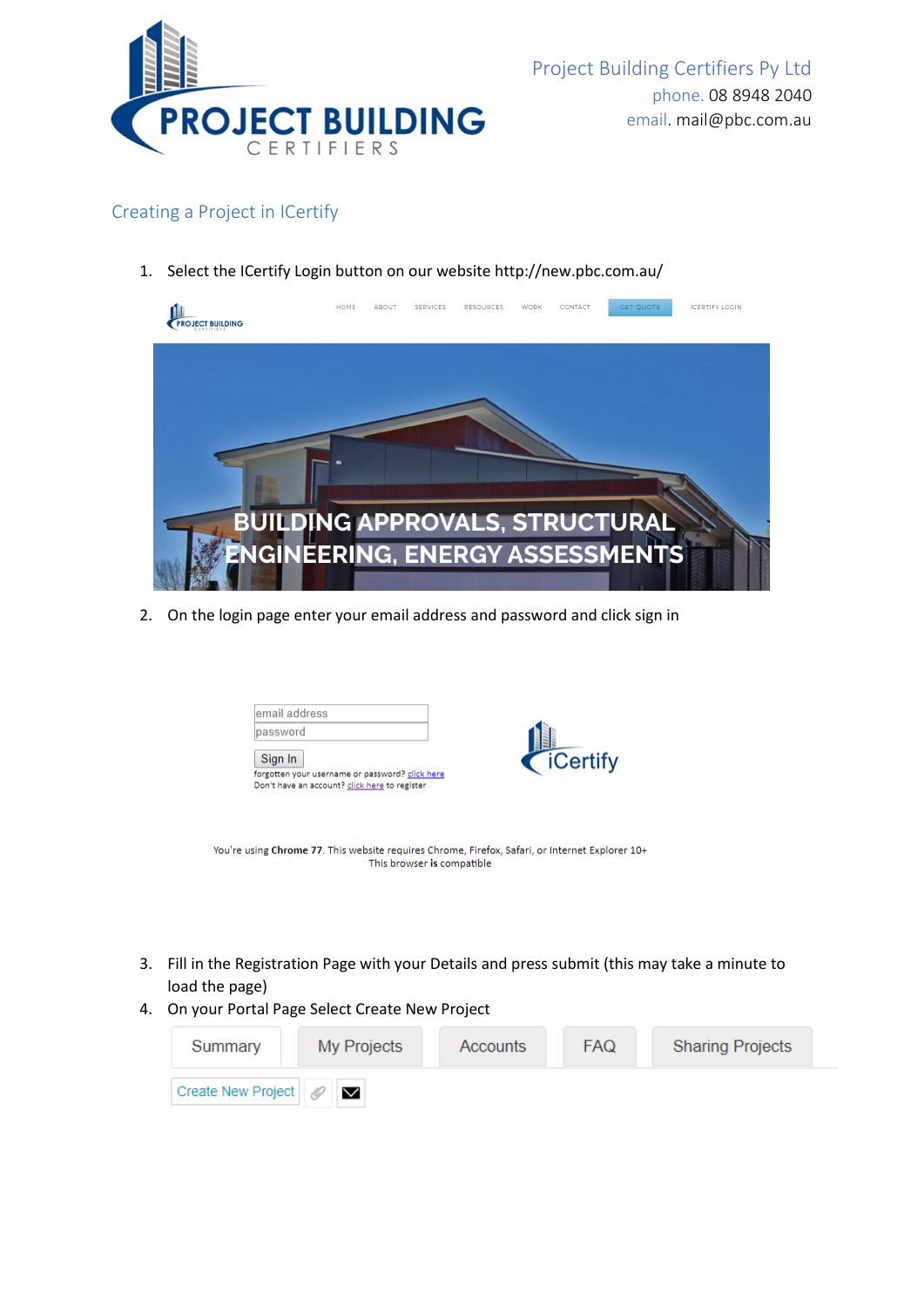

Project Building Certifiers Py Ltd phone. 08 8948 2040 email. mail@pbc.com.au

5. Select Which State you are in from the drop down menu

| <b>Step 1: Services Required</b> |  |
|----------------------------------|--|
| State of Works<br>$-select -$    |  |

6. Then Select the services you require by clicking the box next to the service

| <b>Step 1: Services Required</b>        |                              |  |  |  |
|-----------------------------------------|------------------------------|--|--|--|
| <b>State of Works</b>                   | NT<br>$\overline{\mathbf v}$ |  |  |  |
| <b>Building Permit</b>                  |                              |  |  |  |
| <b>Energy Assessment</b>                |                              |  |  |  |
| <b>Access Consulting</b>                |                              |  |  |  |
| <b>Structural Engineering</b>           |                              |  |  |  |
| Resolution of an old Building Permit    |                              |  |  |  |
| <b>Consulting Services</b>              |                              |  |  |  |
| <b>Building Permit Amendment</b>        |                              |  |  |  |
| <b>Structural Engineering Amendment</b> |                              |  |  |  |
| <b>Energy Assessment Amendment</b>      |                              |  |  |  |

7. Fill out the Project Details for your Project. If you are not sure you can enter 0Step 2: Project Details

| Are you the Builder?             | $-select -$                         | v                         |
|----------------------------------|-------------------------------------|---------------------------|
| Does project have an address?    | - select -                          |                           |
| Are you responsible for payment? | $-select -$                         | $\boldsymbol{\mathrm{v}}$ |
| Project Type                     | - select -                          | v                         |
| Project Description              | enter a description of your project |                           |
| Is Project Staged?               | No                                  | v                         |
| <b>Building Size</b>             | enter approximate building size     | ₩                         |
| <b>Building Cost</b>             | enter approximate building cost     | ₩                         |
| <b>Plumbing Cost</b>             | enter approximate plumbing cost     | ₩                         |